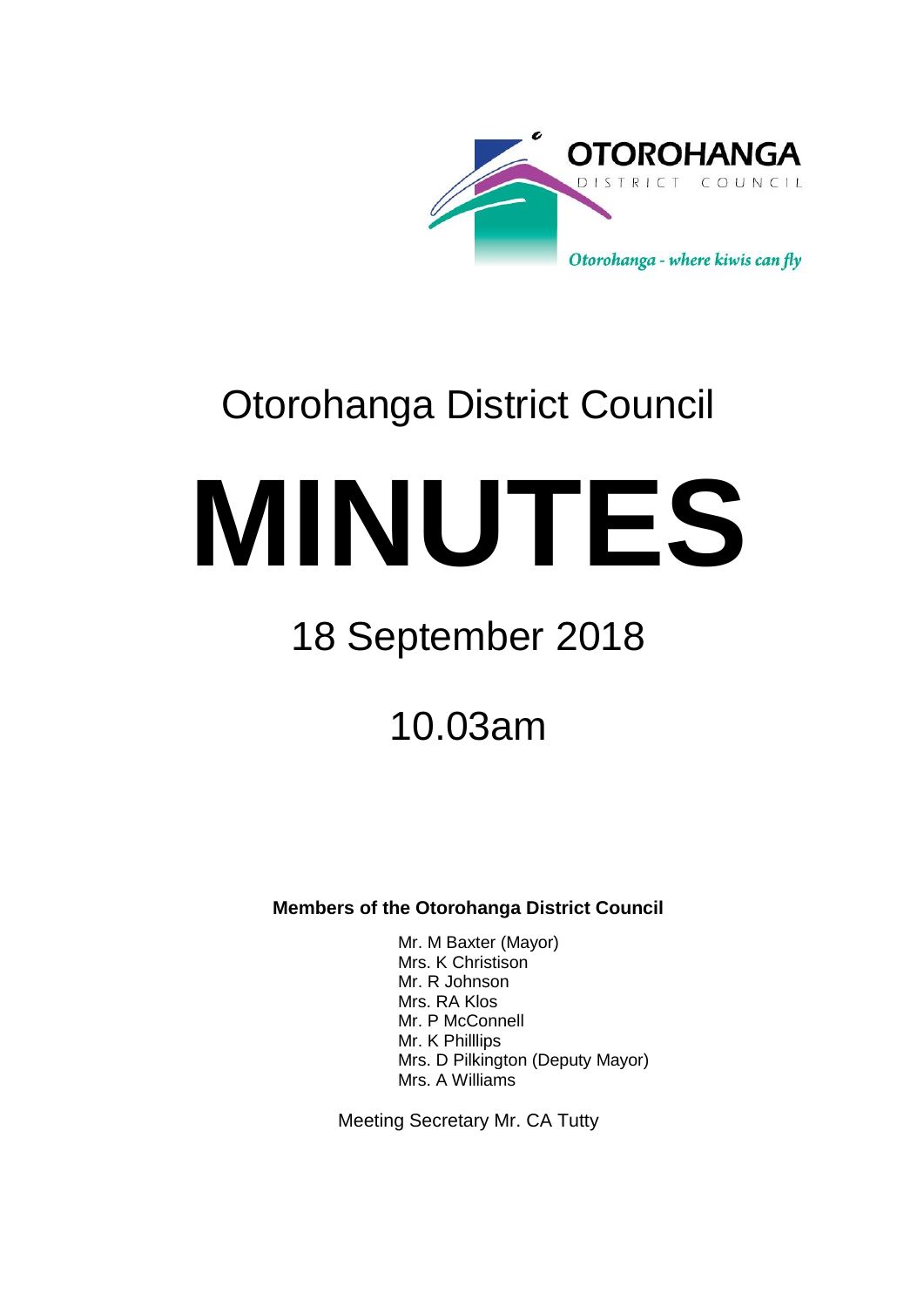### **OTOROHANGA DISTRICT COUNCIL**

18 September 2018

Minutes of the Extraordinary Meeting of the Otorohanga District Council held in the Council Chambers, 17 Maniapoto Street, Otorohanga on Tuesday 18 September 2018 commencing at 10.03am.

## **MINUTES**

### **ORDER OF BUSINESS:**

| <b>ITEM</b>                     | <b>PRECIS</b>                                              | <b>PAGE</b> |  |  |  |
|---------------------------------|------------------------------------------------------------|-------------|--|--|--|
| <b>PRESENT</b>                  |                                                            | 1           |  |  |  |
| IN ATTENDANCE                   |                                                            |             |  |  |  |
| <b>OPENING PRAYER</b>           |                                                            |             |  |  |  |
| PUBLIC FORUM (UP TO 30 MINUTES) |                                                            |             |  |  |  |
|                                 | DECLARATION OF CONFLICTS OF INTEREST                       |             |  |  |  |
| <b>REPORTS</b>                  |                                                            |             |  |  |  |
| <b>ITEM 291</b>                 | PROPOSED AMENDMENT TO TRAFFIC BYLAW                        | 3           |  |  |  |
| <b>ITEM 292</b>                 | IMPROVEMENT TO OTOROHANGA POOL AND GYM COMPLEX             | 4           |  |  |  |
| <b>ITEM 293</b>                 | PROPOSED MEETING DATES - OTOROHANGA DISTRICT COUNCIL       | 4           |  |  |  |
| <b>ITEM 294</b>                 | OTOROHANGA DOMAIN TOILETS                                  | 4           |  |  |  |
| <b>ITEM 297</b>                 | MATTERS REFERRED FROM 21 AUGUST 2018                       | 5           |  |  |  |
| <b>ITEM 295</b>                 | DRAFT MANAGEMENT ACCOUNTS FOR THE YEAR ENDING 30 JUNE 2018 | 5           |  |  |  |
| <b>ITEM 296</b>                 | CARRYOVERS 2017/2018/2019                                  | 6           |  |  |  |
| <b>GENERAL</b>                  |                                                            | 7           |  |  |  |
|                                 |                                                            |             |  |  |  |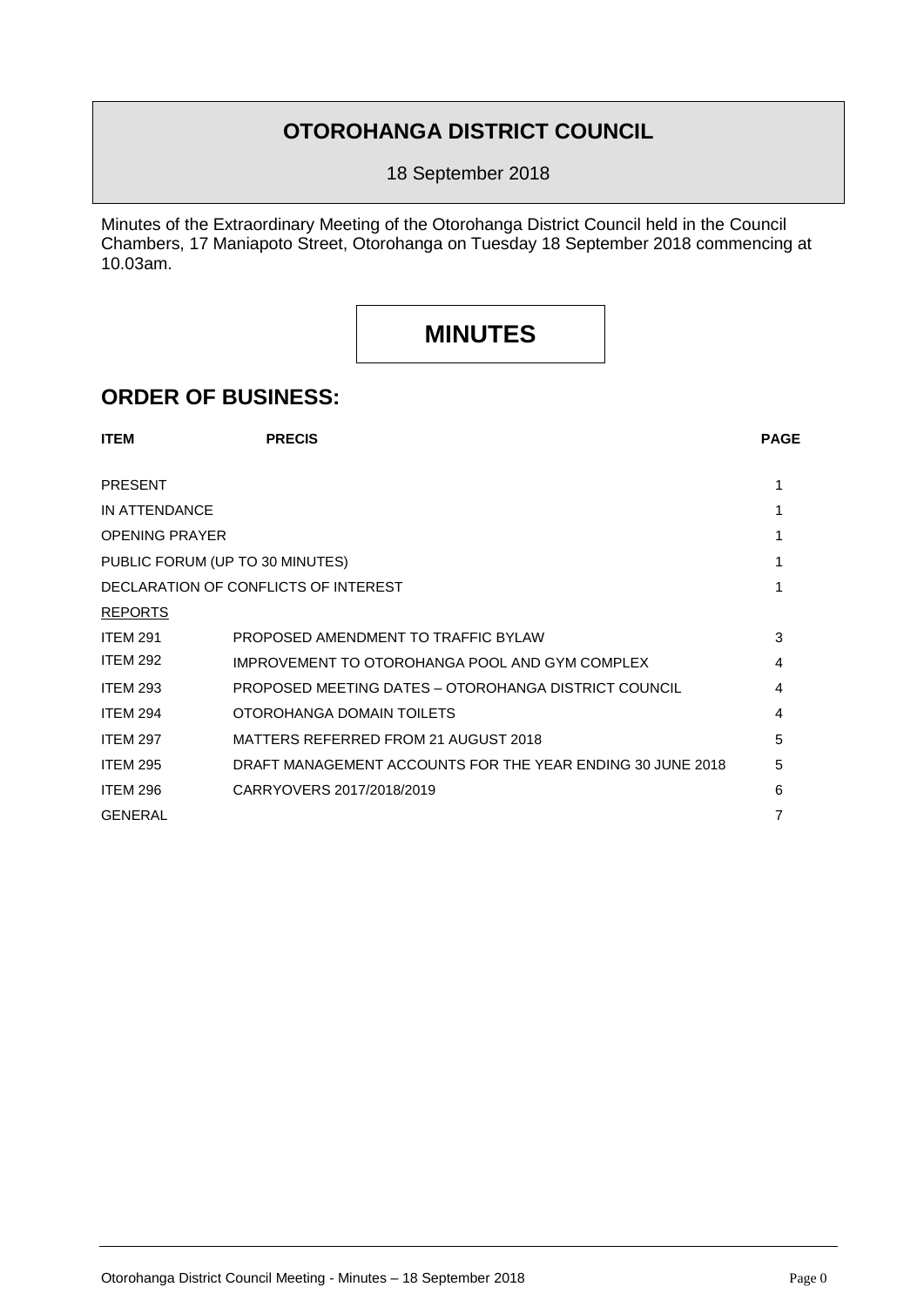#### **PRESENT**

Mr. MM Baxter (Mayor), Mrs. DM Pilkington (Deputy Mayor), Councillors RA Klos, P McConnell, AJ Williams, and K Christison.

#### **IN ATTENDANCE**

Messrs DC Clibbery (Chief Executive), G Bunn (Corporate Services Manager), R Brady (Engineering Manager) and CA Tutty (Governance Supervisor)

The Environmental Services Manager introduced Mr. D Simes, Civil Defence Emergency Management Officer engaged under a shared services arrangement with Waipa and Waitomo District Councils. He advised that Kathy Shaw has been engaged as a Civil Defence Emergency Management Coordinator to assist Mr. Simes.

#### **APOLOGY**

**Resolved** that the apology received from Councillor K. Phillips be sustained. **His Worship / Councillor Williams**

#### **OPENING PRAYER**

Councillor Pilkington read the Opening Prayer.

#### **PUBLIC FORUM**

#### **Mr. Millar**

Mr. B Millar expressed ideas around parking within the Community and advised that there are parking problems both along Maniapoto Street and in the area adjacent to the former Railway Station. He said camper vans are also having problems not being able to park in the Railway Station area.

Mr. Millar referred to signage coming into Otorohanga and reported that the sign "Welcome to Otorohanga" from the south cannot be seen due to vegetation.

Mr. Millar informed members of an Otorohanga Tourism Expo being held at the Otorohanga Club on Monday 24 September 2018.

#### **Mr. Hickey**

Mr. K Hickey highlighted roading matters relating to the spraying of water tables. He reported on various intersections throughout the rural areas of the District that are of concern to him.

Mr. Hickey referred to the 80km/h speed restriction along Huiputea Drive and suggested that this should remain at 50km/h as visibility from its intersection with Progress Drive is restricted.

Mr. Hickey then referred to the traffic situation along Maniapoto Street and expressed the opinion that to remedy the current situation this will be a real challenge to Council. He said he would be in favour of providing some minimum parking spaces for 15 minutes and to consider prohibiting wide tractor like vehicles from using Maniapoto Street.

#### **ITEMS TO BE CONSIDERED IN GENERAL BUSINESS**

No items were identified for consideration in general business which may require a resolution.

#### **CONFIRMATION OF MINUTES**

#### **Confirmation of Minutes – Otorohanga District Council – 21 August 2018**

**Resolved** that the Minutes of the meeting of the Otorohanga District Council held on 21 August 2018, as circulated, be approved as a true and correct record of that meeting and the resolutions contained within be adopted. **His Worship / Councillor McConnell** 

#### **Matters Arising**

Councillor Klos referred to page 3, Arohena Rural Water Supply and asked whether a letter has been forwarded to the Arohena Rural Water Supply Scheme members recommending that the water standard requirement be placed on hold until Central Government ascertains what it really wants.

The Chief Executive replied that to date this letter has not been forwarded.

Councillor Pilkington referred to page 7, third sentence and reported that the proposed Boardwalk in Kawhia had been turned down by the Kawhia Community, not the Kawhia Community Board.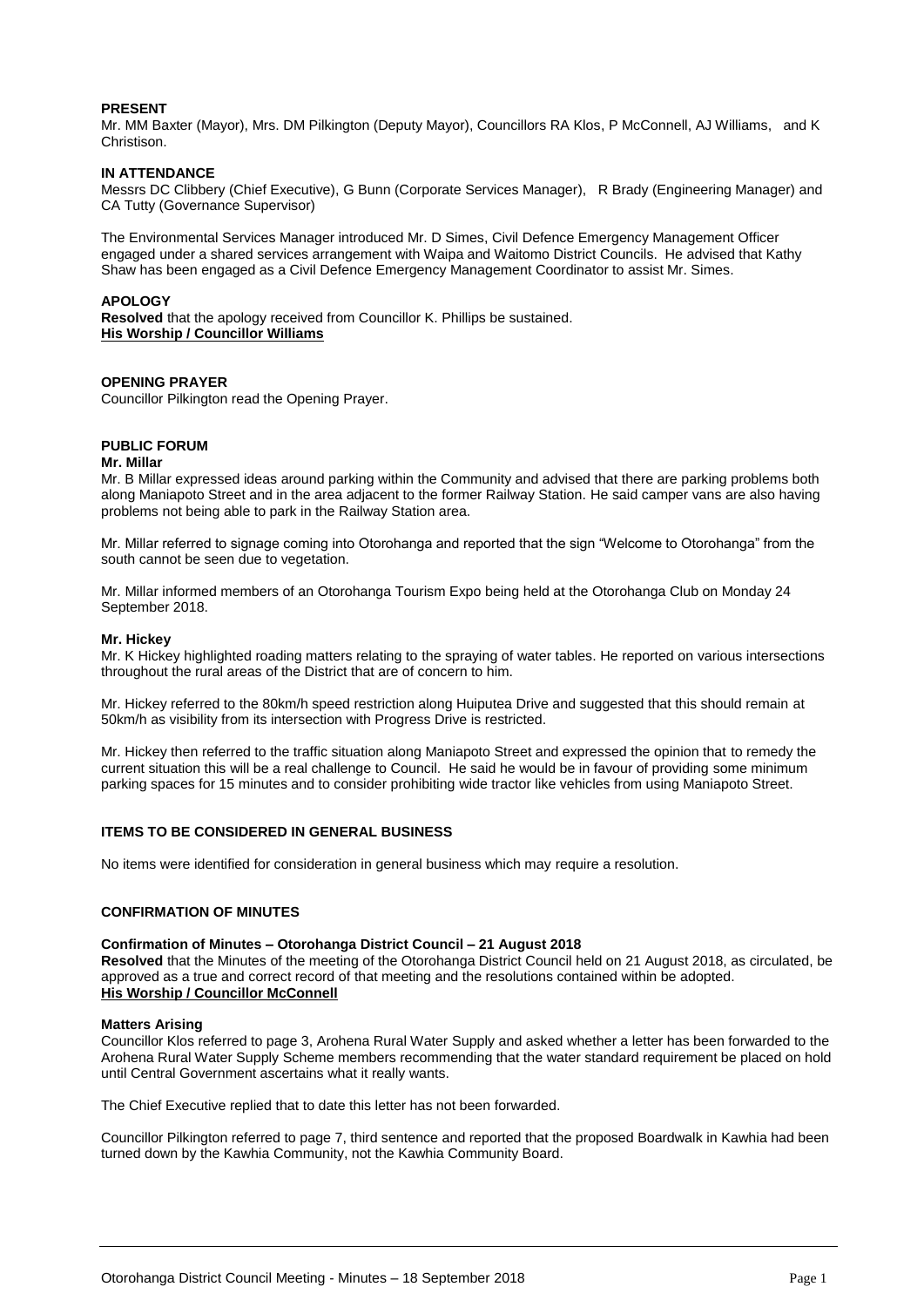Councillor Johnson referred to page 5, the late item regarding appointments to the Otorohanga District and Community Charitable Trust and requested it be noted that he abstained from voting on the resolution.

#### **Confirmation of Confidential Minutes – Otorohanga District Council – 21 August 2018**

**Resolved** that the Confidential Minutes of the meeting of the Otorohanga District Council held on 21 August 2018, as circulated, be approved as a true and correct record of that meeting and the resolutions contained within be adopted. **His Worship / Councillor Klos**

#### **Confirmation of Extraordinary Meeting Minutes – Otorohanga District Council – 31 August 2018**

**Resolved** that the Minutes of the Extraordinary Meeting of the Otorohanga District Council held on 31 August 2018, as circulated, be approved as a true and correct record of that meeting and the resolutions contained within be adopted.

#### **Councillor Pilkington / Councillor Christison**

#### **Confirmation of Minutes – Otorohanga Community Board – 9 August 2018**

**Resolved** that the Minutes of the Meeting of the Otorohanga Community Board held on 9 August 2018 be confirmed and that the recommendations contained therein be adopted. **Councillor McConnell / Councillor Christison**

#### **Matters Arising**

Councillor Klos referred to page 3, in particular to the awarding of Contracts and asked whether it has been agreed for the Board to be involved in this matter. Councillor Klos queried whether this is more of an operational matter.

Councillor McConnell replied that it was a request from Board Members to be consulted prior to the awarding of any contract affecting the Community.

Councillor Christison said it was more a matter to do with the specifications contained within any particular contract.

Councillor McConnell referred to earlier problems encountered with contracts and said that the Board was requesting this input to enable members to answer ratepayers queries.

#### **Confirmation of Minutes – Kawhia Community Board – 10 August 2018**

**Resolved** that the Minutes of the Meeting of the Kawhia Community Board held on 10 August 2018 be received. **Councillor Pilkington / His Worship** 

#### **Matters Arising**

Councillor Christison referred to the matter where the Board has agreed to spray gorse on private land and queried whether the property owners will be advised of this work being carried out at no cost to themselves.

The Chief Executive replied that a letter will be forwarded to the property owners.

Councillor Pilkington requested that the spelling of Charleston Street be corrected to read "Charleton Street".

#### **DECLARATION OF CONFLICTS OF INTEREST**

His Worship asked members if they were aware of any Conflicts of Interest that may exist regarding items to be discussed at today's meeting.

No Conflicts of Interest were expressed.

#### **HAMILTON AND WAIKATO TOURISM – PRESENTATION**

Mr. Jason Dawson, Chief Executive of Hamilton and Waikato Tourism presented the organisations 2017 – 2018 Annual Report for the year ending 30 June 2018.

Mr. Dawson referred to the seven performance targets set down in the Schedule of Services for Local Government 2017 – 2018 these being –

- 1) Visitor nights
- 2) Visitor spend
- 3) Conventions and business events
- 4) Visitor awareness and perceptions
- 5) Website and social media
- 6) Industry investment
- 7) Return on investment

He said Hamilton and Waikato Tourism and the sector have performed exceptionally well in the previous 12 months.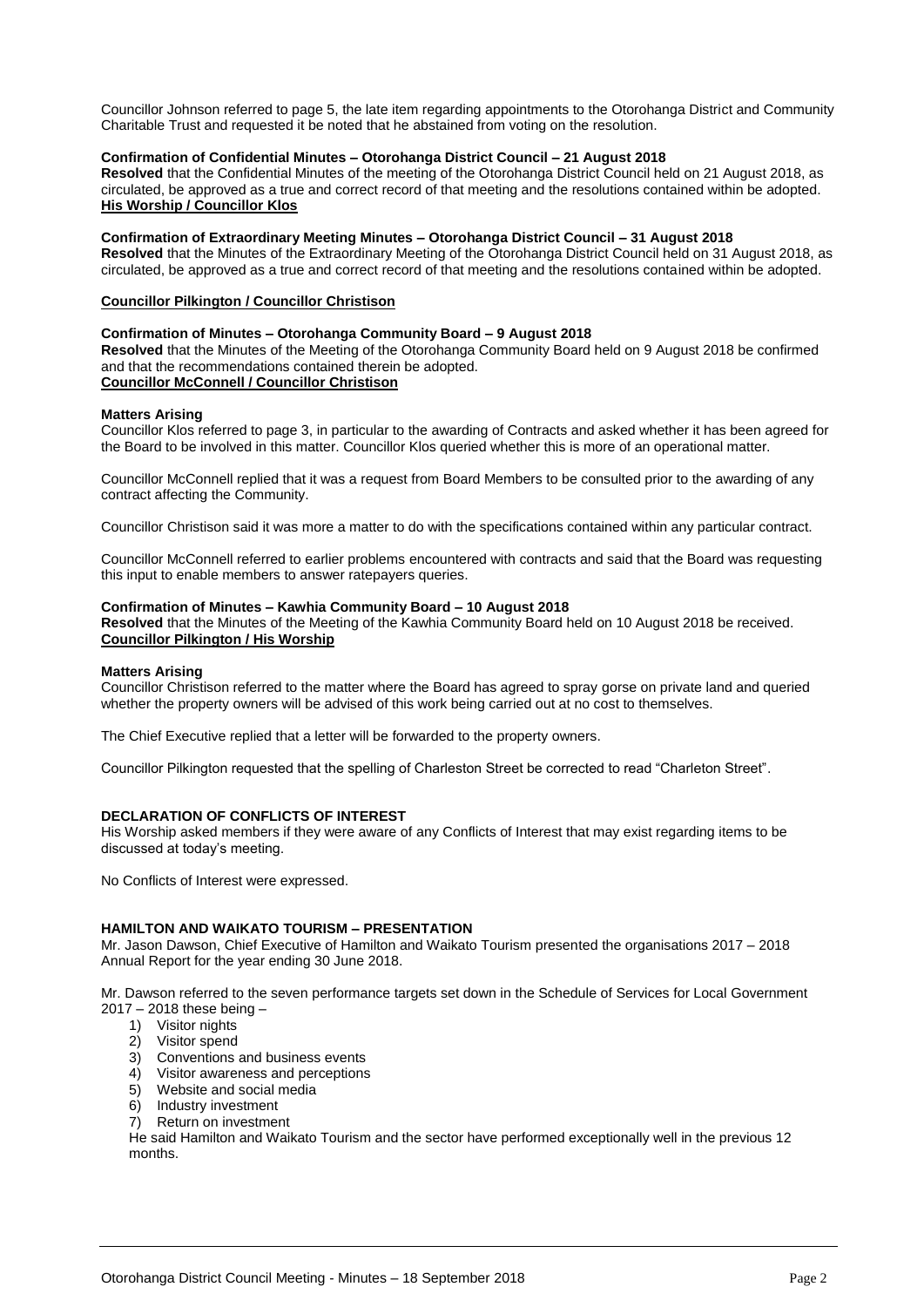His Worship referred to the naming of the organisation (Hamilton and Waikato Tourism) and suggested it would be more desirable for this to be named "Waikato Tourism".

Mr. Dawson replied that discussion has been held on this suggestion however, 'Hamilton and Waikato Tourism' has become the visitor brand with the 'Mighty Waikato' being the regional branding. He said consideration could be given to renaming the organisation "Destination Waikato".

Mr. Dawson then answered member's questions in relation to the Annual Report.

His Worship thanked Mr. Dawson for this attendance at today's meeting and for his presentation of Hamilton and Waikato Tourism's Annual Report.

**Resolved** that the presentation of the Hamilton and Waikato Tourism Annual Report to 30 June 2018 be received. **His Worship / Councillor Johnson**

#### **ITEM 291 PROPOSED AMENDMENT TO TRAFFIC BYLAW**

The Chief Executive presented a report on an amendment of Councils Traffic Bylaw being proposed to assist in addressing parking issues in Otorohanga and Kawhia.

The Chief Executive advised that in regards to parking restrictions it is desirable to put in place a foundation to enable potential enforcement of these restrictions.

The Chief Executive reported that four written submissions on the proposed amendment to the Traffic Bylaw have been received.

The Chief Executive referred members to the Statement of Proposal in particular No.3 – Proposed Amendment to Traffic Bylaw and presented the following –

Only relative minor amendments to the Traffic Bylaw 2005 are currently proposed, the most significant of which are:

- I. Introduction of three new '5 minute' parking spaces on Maniapoto Street in Otorohanga, each of which would be placed in the central areas of the existing blocks along Maniapoto Street that do not have such a parking space on both sides of the road.
- II. "120 minute" parking limits in Kawhia are extended to include all of the parking near the Kawhia Wharf (Omimiti Street), and the full length of Jervois Street.
- III. Clauses 29 and 30 of the existing Bylaw are to be replaced.

His Worship expressed the opinion that at this point in time Council is not introducing enforcement of parking restrictions, only giving the opportunity to do so.

Councillor Klos referred to the five minute restricted parking time limits and felt that ten minutes would be more reasonable. She expressed the opinion that disability parking is definitely required and should be catered for.

Councillor Klos expressed the opinion that people choose to come to Otorohanga and therefore need time to spend money. She said often the parking along Maniapoto Street and adjacent to the former Railway Station is full therefore, this detracts from encouraging people to come to Otorohanga.

Councillor McConnell agreed that there is a lack of parking in Otorohanga and the need to ensure people park where they should. He said discussion is currently being held on increasing the parking spaces available. Councillor McConnell expressed the opinion that parking outside the front of the Council building should be fifteen minute parking to enable people to attend the Council office.

Councillor McConnell also felt that there should be a limit placed on vehicles of a certain width travelling through Maniapoto Street.

Councillor Christison expressed the opinion that the proposed five minute parking should be increased to ten or fifteen minutes and definitely in front of the Council building. She felt that the current sixty minute restriction should be increased to two hours.

The Chief Executive replied that should fifteen minute parking be introduced outside of the Council building then this would benefit Council's customers therefore, why would this not be introduced for other businesses along Maniapoto Street.

Councillor McConnell replied that Council is site specific.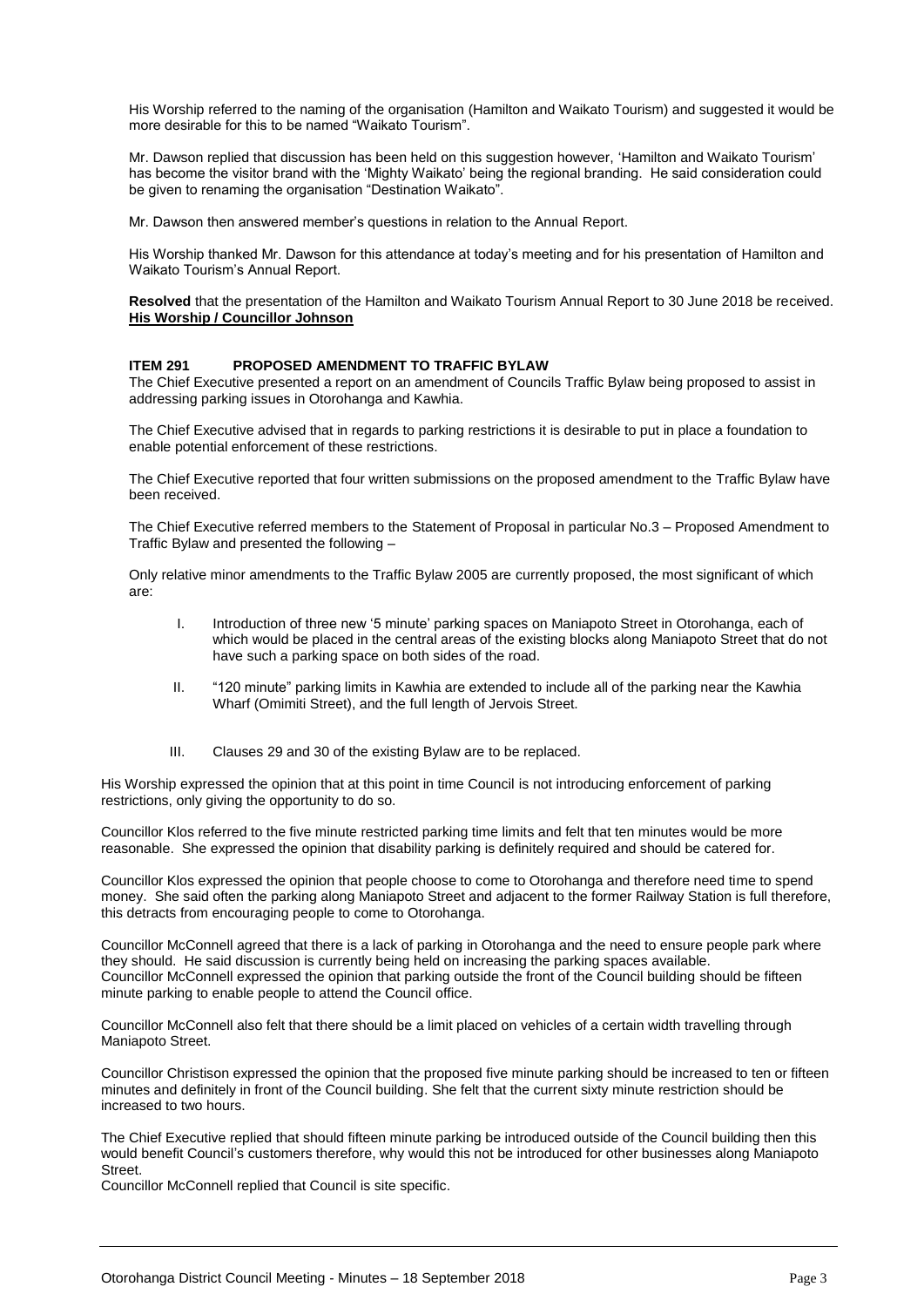Councillor Pilkington reminded members that discussion being held is only in reference to Otorohanga, not Kawhia and that the Kawhia Community Board has asked for the ability to enforce parking restrictions.

It was agreed that the Chief Executives report be placed before the next meeting of the Kawhia Community Board.

**Resolved** that Item 3 within the staff recommendation of the Chief Executives report be deleted. **Councillor McConnell / His Worship**

#### **Resolved** that

1. The Statement of Proposal in respect of an amendment of the Otorohanga District Traffic Bylaw 2005 is approved.

2. The Special Consultative Procedure as per Section 83 of the Local Government Act 2002 be commenced in respect of the proposed amendment of the Otorohanga District Traffic Bylaw 2005 in accordance with the content of this report. **His Worship / Councillor Klos**

#### **ITEM 292 IMPROVEMENT TO OTOROHANGA POOL AND GYM COMPLEX**

The Engineering Manager summarised his report on a request from the Otorohanga Pool and Gym complex operator – Community Leisure Management to erect an 'Archgola' style canopy to increase the covered area available for use by visitors to the complex.

In reply to Councillor McConnell regarding future contracts the Engineering Manager replied that the maintenance of the facility will fall on Council and the proposed 'Archgola' canopy will revert to Council ownership.

Councillor Christison referred to the option to make the premises available for 24 hour access, seven days a week and asked whether this consideration is still open for discussion. She said that the 24 hour access proposal will increase membership.

**Resolved** that the construction of a 40 square metre 'Archgola' type structure at the Otorohanga Pool and Gym complex, at the cost of the operator, Community Leisure Management, be approved. **Councillor Pilkington / Councillor Williams**

#### **ITEM 293 PROPOSED MEETING DATES – OTOROHANGA DISTRICT COUNCIL**

The Governance Supervisor presented a report on proposed 2019 meeting dates of the Otorohanga District Council.

**Resolved** that the proposed 2019 meeting dates, as detailed below be adopted.

Tuesday 22 January 2019 @ 10am Tuesday 19 February 2019 Tuesday 19 March 2019 Tuesday 16 April 2019 Tuesday 21 May 2019 Tuesday 18 June 2019 Tuesday 16 July 2019 Tuesday 20 August 2019 Tuesday 17 September 2019 Tuesday 8 October 2019 Tuesday 22 October 2019 (new Council) **His Worship / Councillor Pilkington**

#### **ITEM 294 OTOROHANGA DOMAIN TOILETS**

The Engineering Manager presented a report advising that the Otorohanga Community Board has indicated a desire to re-open the Council owned toilet block at the Otorohanga Domain, and seeks financial support from Council for its ongoing operation.

Councillor McConnell reported that the Board has agreed in principle to reopening the toilet block at the Otorohanga Domain and it had asked whether Council would be agreeable to assisting financially with the maintenance of the facility, after the first year.

The Engineering Manager reported that the Domain is well used with additional work being carried out in Rotary Park, this also encourages visitors to the area.

Councillor Klos expressed the opinion, as a visitor that Otorohanga can never have enough toilets. She said however, these need to be maintained to a high standard.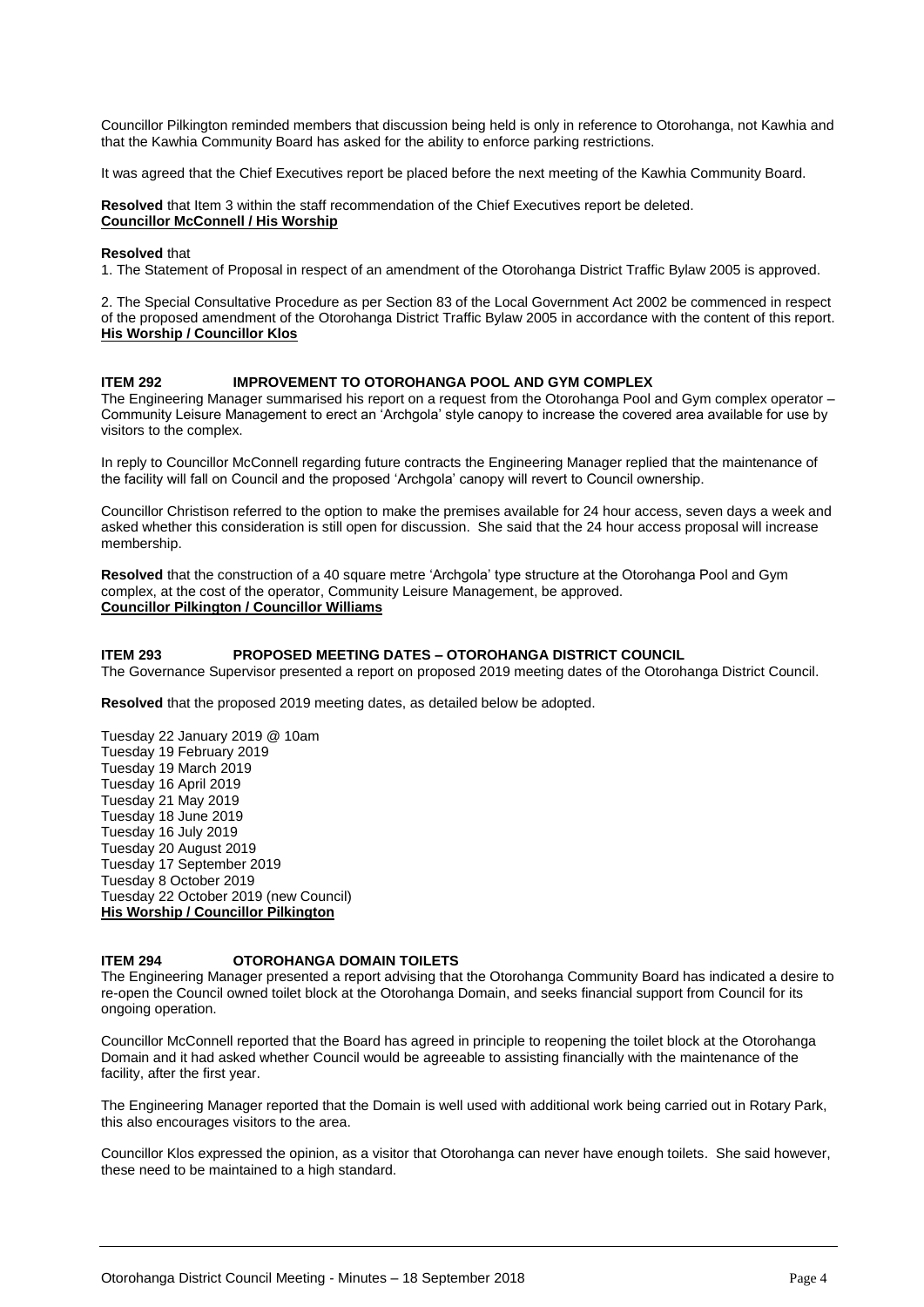**Resolved** that approval be given to include an ongoing additional amount of \$18,000 per year in the Otorohanga Parks and Reserves Account for the 2019/20 year and thereafter for the purpose of operating the Domain toilets situated on Alex Telfer Drive

#### **Councillor McConnell / Councillor Christison**

#### **PROJECT GAME ON – PRESENTATION**

Mr. B Maunsell on behalf of 'Project Game On' updated members on the proposed 'Sporting Hub' in Te Kuiti.

Mr. Maunsell informed members that a Trust for the project has been developed, designs and costings have been finalised and it is hoped to commence building the facility around mid-2019. Mr. Maunsell said it is intended that the facility will be a 'Wellness Hub'.

Mr. Maunsell informed members that to date the Trust has committed funds totalling \$2.95 million dollars. He asked whether this Council would be supportive in considering contributing to the operating costs of the proposed facility. The Waitomo District Council is committing \$60,000 per year for this purpose.

His Worship extended thanks to Mr. Maunsell for his presentation.

**Resolved** that the presentation on behalf of 'Project Game On' be received. **His Worship / Councillor McConnell** 

#### **ITEM 297 MATTERS REFERRED FROM 21 AUGUST 2018**

The Governance Supervisor took members through matters referred from 21 August 2018.

#### **SWEAP – SERVICE AGREEMENT**

Council's Land Management Officer reported on the matter of staff obtaining a list of key performance indicators (KPI's) and how these are to be delivered in respect to the SWEAP Service Agreement.

The Chief Executive informed members that these agreements are at a very high level and establish broad principles and high level objectives, rather than providing measurable KPI's.

Councillor Klos advised that if no key performance indicators are contained within the agreements then Council has nothing to measure against.

The Land Management Officer referred to three separate agreements being –

- 1) Waikato REDA
- 2) SWEAP
- 3) Hamilton / Waikato Tourism

She agreed to provide to members action plans with key performance indicators for the above matters.

#### **WAIKERIA PRISON EXPANSION PROJECT**

Members were informed that a visit by Mr. Robert Quigley to speak to Council on the 'Waikeria Prison Expansion' project has been set for the next meeting of Council to be held on 23 October 2018.

#### **NEW SEAL EXTENSION PROGRAMME / RURAL INTERSECTION LIGHTING**

The Engineering Manager reported that these items are being worked on however, policies are required for these items to be progressed further.

#### **EXTREME ZERO WASTE FACILITY – RAGLAN**

His Worship reported that those members who attended the Zero Waste facility in Raglan were inspired and he felt that some processes from this could be carried out in Otorohanga.

#### **ITEM 295 DRAFT MANAGEMENT ACCOUNTS FOR THE YEAR ENDING 30 JUNE 2018**

The Finance Manager attended the meeting and took members through the Management Accounts for the year ending 30 June 2018. He advised that the auditors are currently in the office going through these accounts. The Finance Manager said that once the Audit is completed the final Annual Report will go to the Audit and Risk Committee for review and then recommendation to Council for adoption.

The Finance Manager answered members questions or queries relating to the accounts.

His Worship thanked the Finance Manager and staff for the preparation of the accounts and expressed the opinion that a good set of figures had been presented.

**Resolved** that the Draft Management Accounts for the period ended 30 June 2018 be received. **His Worship / Councillor McConnell**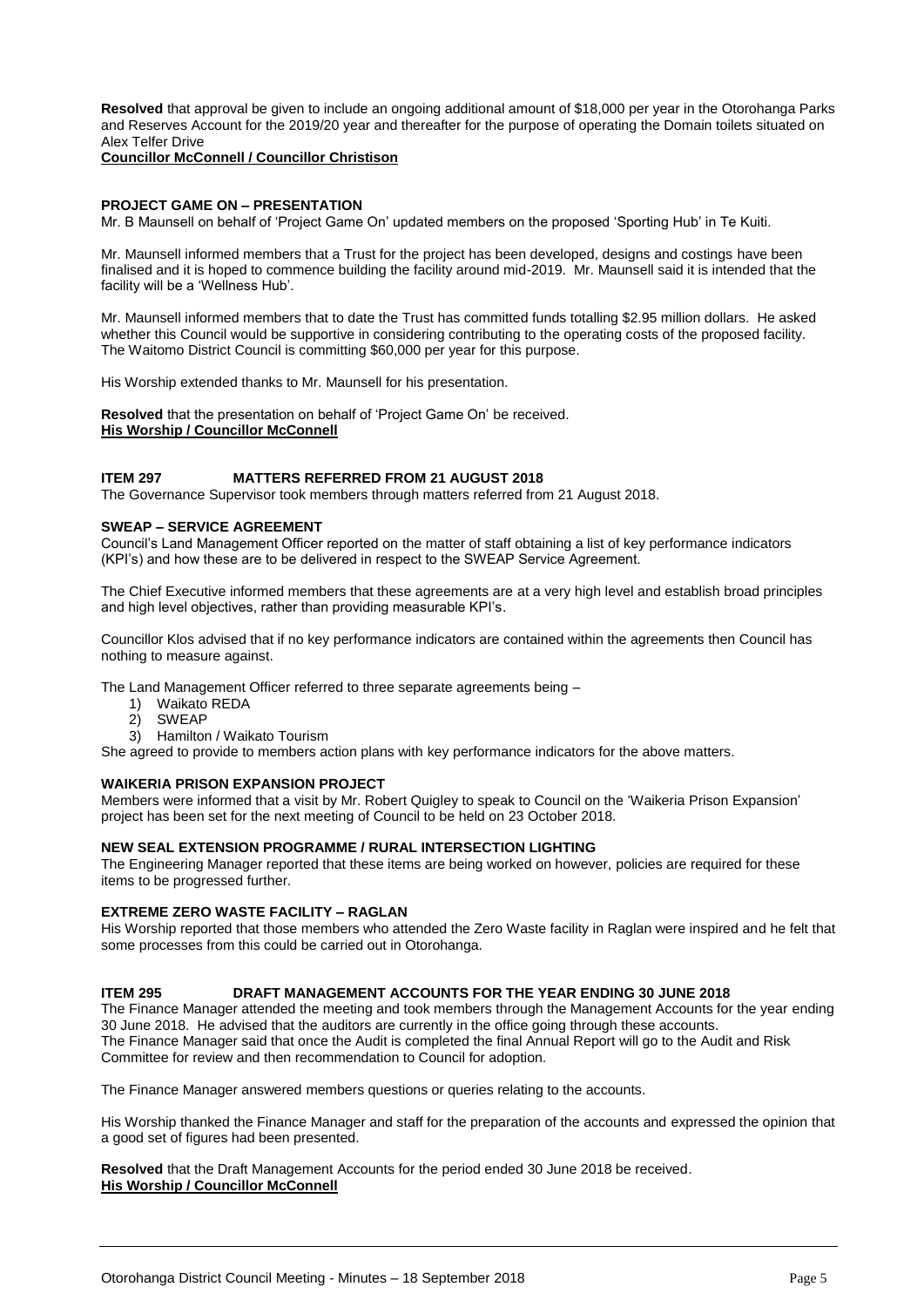#### **LUNCHEON ADJOURNMENT**

**Resolved** that Council adjourn for Luncheon at 12.55pm **His Worship / Councillor Pilkington**

#### **RE-ADJOURNMENT**

**Resolved** that Council re-adjourn the meeting at 3.58pm following the luncheon and workshop break. **His Worship / Councillor Pilkington**

#### **ITEM 296 CARRYOVERS 2017/2018/2019**

The Corporate Services Manager referred members to a list of capital carryovers identified from the 2017/18 financial year and requested these be considered and approved by Council.

The Engineering Manager outlined the following proposed additions to the list:

- 1) \$4800 Kawhia Parks and Reserves
- 2) \$8089 Waipa Toilet Mural
- 3) \$4300 Refurbishment of Guns in Memorial Park
- 4) \$11,222 Repainting of the former Railway Station building (exterior)
- 5) \$ 8344 Maintenance work on the Wahanui Crescent toilet block

**Resolved** that Council adopts the list of Carryovers from the 2017/2018 financial year as detailed below.

| <b>Hem</b>                                                                        | 2017/18<br>budget<br>allocation | Amount<br>spent to 30<br><b>June 2018</b> | Proposed<br>carry<br>over<br>amount | <b>Fundina</b><br><b>Method</b> | Reason                                              |
|-----------------------------------------------------------------------------------|---------------------------------|-------------------------------------------|-------------------------------------|---------------------------------|-----------------------------------------------------|
| Arohena RWS-<br>Pump Renewals-<br>Dugout pump                                     | 4.147                           |                                           | 4.147                               | Cash<br>surplus                 | Work was not completed<br>during the year           |
| Arohena RWS-<br><b>Electrical renewals</b><br>- Taupaki<br><b>Switchboards</b>    | 25,392                          | 4,913                                     | 20,479                              | Cash<br>surplus                 | Work was not completed<br>during the year           |
| Tihiroa RWS -<br><b>Electrical renewals</b><br>- Monitoring<br><b>instruments</b> | 24.334                          | 4.350                                     | 19,984                              | Cash<br>surplus                 | Work was not completed<br>during the year           |
| Tihiroa RWS-<br>Filter refurbishment                                              | 55,016                          |                                           | 55.016                              | Cash<br>surplus                 | Work was not completed<br>during the year           |
| Tihiroa RWS -<br><b>Flushing Valve</b><br>installation                            | 5.290                           |                                           | 5.290                               | Cash<br>surplus                 | Work was not completed<br>during the year           |
| Oto Water - Meter<br>installations                                                | 45,000                          | 14,907                                    | 30.093                              | Cash<br>surplus                 | Additional meter<br>installation may be<br>required |

|                                                                             |         |        |         |                 | Still working well during the                                                                                               |
|-----------------------------------------------------------------------------|---------|--------|---------|-----------------|-----------------------------------------------------------------------------------------------------------------------------|
| Oto Water - Pump<br>Renewals - 1 town<br>High lift and 1<br>Waipa High lift | 65,596  |        | 65,596  | Cash<br>surplus | vear and not needed to be<br>replaced, however are key<br>strategic assets so may<br>need to be replaced in<br>current year |
| Oto Water-<br><b>Electrical Renewals</b><br>- Switchboard and<br>Telemetry  | 18.727  |        | 18.727  | Cash<br>surplus | Work was not completed<br>during the year                                                                                   |
| Kawhia Water-<br>Sand filter renewals                                       | 4.659   |        | 4.659   | Cash<br>surplus | Work was not completed<br>during the year                                                                                   |
| Oto Waste Water -<br>Electrical renewals                                    | 37.851  | 3.539  | 34.312  | Cash<br>surplus | Carry over as rolled into<br>filter refurbishment                                                                           |
| Oto Parks and<br>Reserves -<br>Huiputea<br>Improvements                     | 25,000  | 10.522 | 14.478  | Cash<br>surplus | Work was not completed<br>during the year                                                                                   |
| Kawhia Parks and<br>Reserves - Picnic<br><b>Tables</b>                      | 10.430  |        | 10.430  | Cash<br>surplus | Work was not completed<br>during the year                                                                                   |
| Kawhia Community<br>Property - Kawhia<br><b>CCTV</b> Installation           | 15.645  | 4.623  | 11.022  | Cash<br>surplus | Aotea completed but<br>Kawhia not completed.                                                                                |
| Roading - Oto<br>Footpaths                                                  | 164,247 | 5.348  | 158,899 | Cash<br>surplus | Work was not completed<br>during the year                                                                                   |
| Roading - Kawhia<br>Footpaths                                               | 32.540  | 18.751 | 13.789  | Cash<br>surplus | Work was not completed<br>during the year                                                                                   |
| Library - Library<br><b>Books</b>                                           | 61.016  | 46.688 | 10.000  | Cash<br>surplus | Not fully spent due to<br>staffing issues                                                                                   |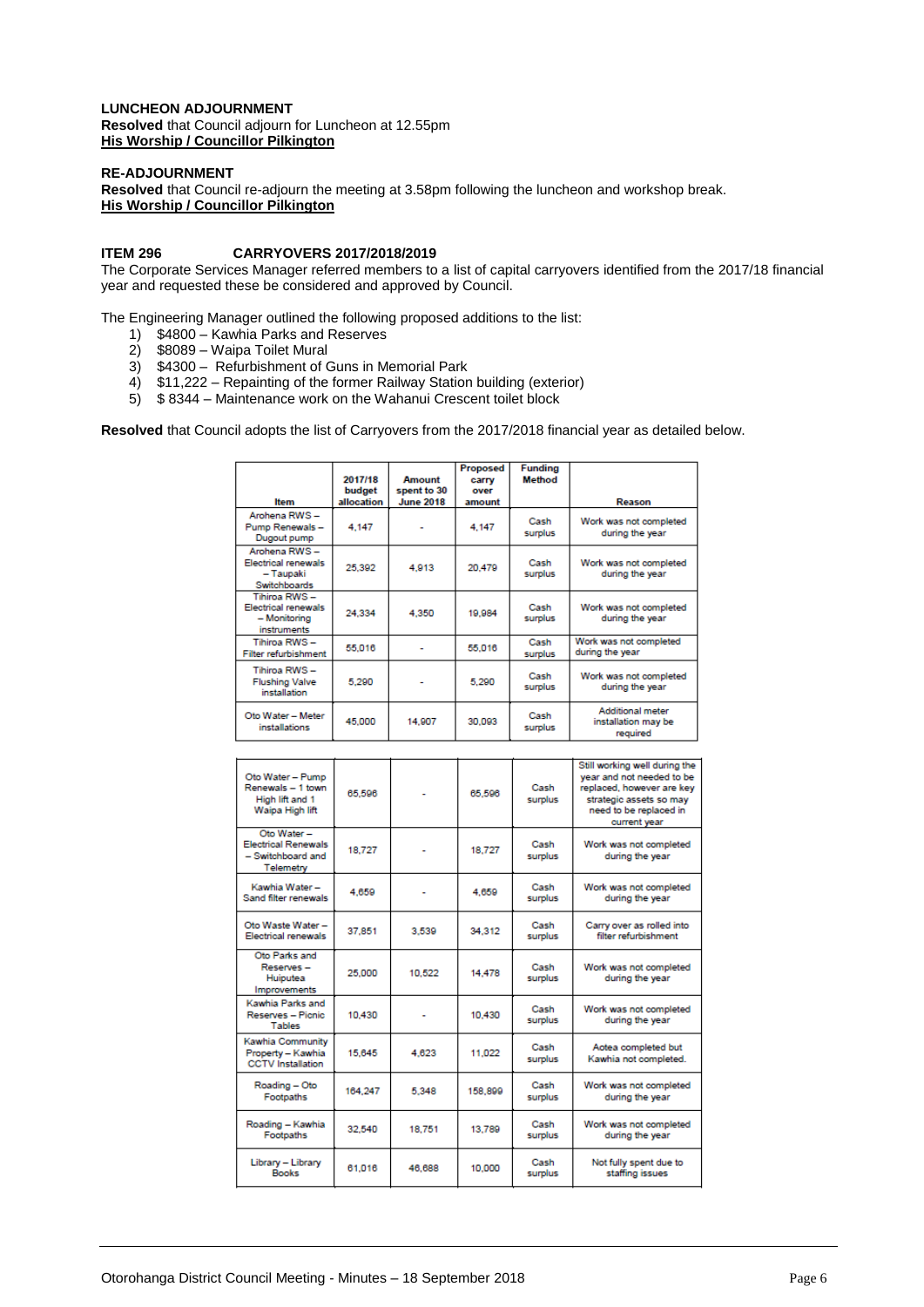- \$4800 Kawhia Parks and Reserves
- \$8089 Waipa Toilet Mural
- \$4300 Refurbishment of Guns in Memorial Park
- \$11,222 Repainting of the former Railway Station building (exterior)
- \$ 8344 Maintenance work on the Wahanui Crescent toilet block

#### **Councillor Pilkington / His Worship**

#### **GENERAL**

#### **Extreme Zero Waste Facility – Raglan**

Councillor Williams reported she visited the Extreme Zero Waste facility in Raglan recently and is very enthusiastic about the facility.

Councillor Christison reported that she also attended and was really inspired by the facility.

The Community Facilities Officer reported it was his second visit to the facility and that it has been in operation for a long time. He said of most interest was the composting side of the facility and the reuse shop. The Community Facilities Officer suggested that Council could focus on just a couple of items from this facility for introduction into the Otorohanga District.

His Worship reported that this facility has been in operation for over 18 years and that it would be desirable for this Council to focus on one or two aspects from the facility, taking small steps to ensure everything is carried out correctly.

#### **Jim Barker Memorial Playground**

Councillor Christison reported that the Jim Barker Memorial Playground is progressing well.

#### **Otorohanga Stopbank – Proposed Footpath**

Council's Land Management Officer reported that she has been engaging with the various stakeholders who are positive about the proposal. She reported that Iwi would like to see better managed river access being provided. The Land Management Officer further reported on consultation regarding the proposed Stopbank footpath and said that support has been received from NZTA and the Otorohanga Sports Club. The Officer advised that a meeting has been held with one school and the reservation expressed regarding the possibility of anti-social behaviour occurring around the back of the school.

#### **Phillips Avenue**

The Land Management Officer reported on the sensitivity of issues relating to the ground around the Phillips Avenue area of stopbanks and said that this area was used as a burial ground for infants and thus is a very sensitive issue for the Marae. She also reported that discussion will be held with the other Maraes concerned.

#### **Waikato Regional Council**

The Land Management Officer informed members of the Waikato Regional Councils Waipa River clean up project taking place on Otewa Road in the area in the vicinity of the Otorohanga Pony Club and reported that she will meet with representatives on site, along with an elected member of Council.

Councillor Pilkington suggested that a representative of the Waipa River Management Committee also be included in any discussions.

#### **Parks and Reserves**

Councils Community Facilities Officer attended the meeting and circulated copies of proposed signage to be erected on various parks and reserves around the District. He said the signage intends to showcase the areas and will have the advantage of having multiple sections that could be modified or replaced separately.

#### **Department of Corrections – Adult Exercise Area**

His Worship reported that following discussions with representatives of the Department of Corrections it has been agreed that they will make and install an adult exercise area in Otorohanga. He said it is yet to be agreed as to where this facility will be placed.

#### **West Coast Catchment Committee**

Councillor Pilkington reported on her attendance earlier this month at a West Coast Catchment Committee meeting. She advised that there are a number of new Community representatives on the Committee.

Councillor Pilkington referred to the benching, clearing and levelling of soil to construct fencelines and reported that the best practice guidelines are being updated. She then outlined a summary of works involving 68,000 plants and 84km of riparian fencing.